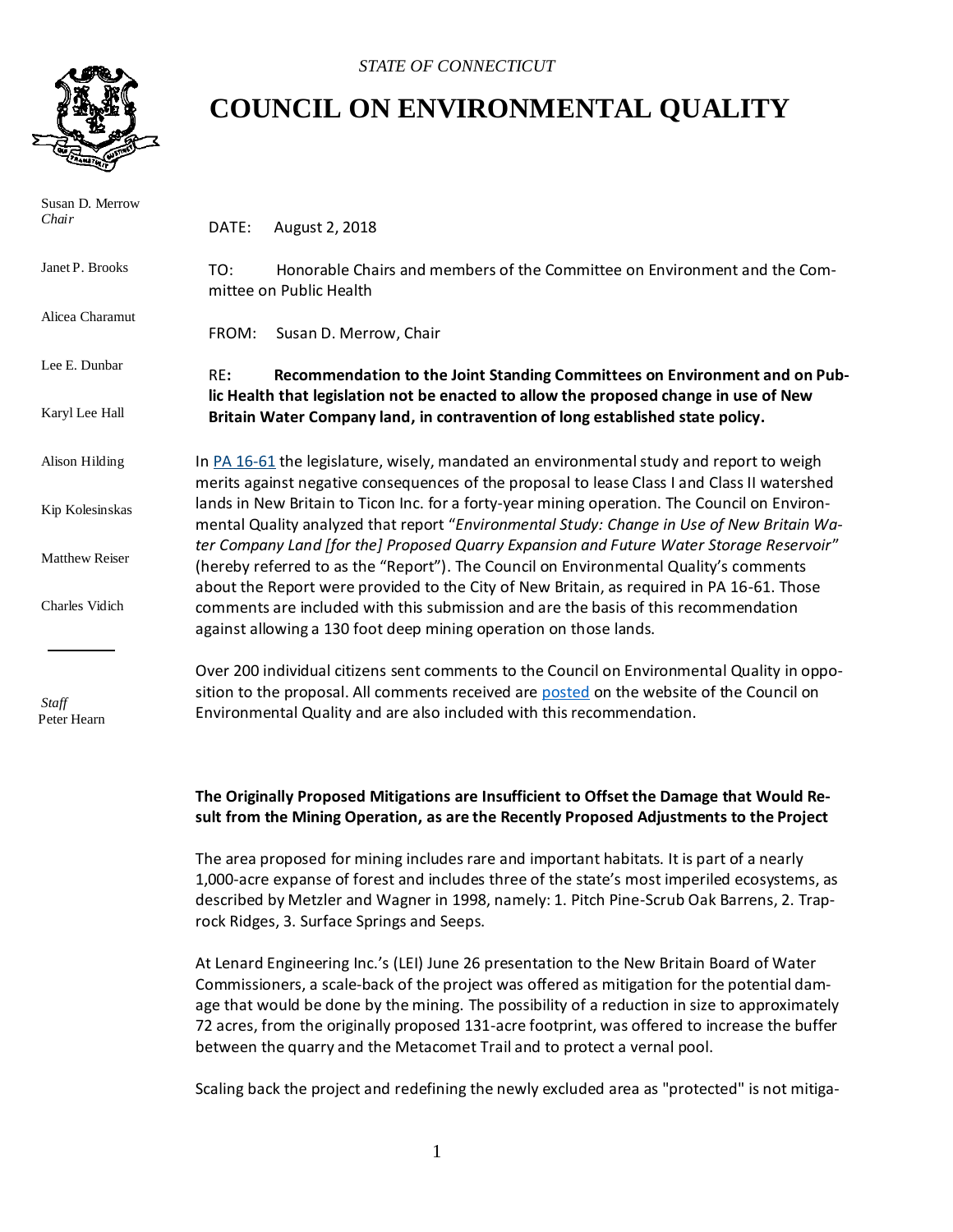tion. It is merely a smaller project. Devastation of less land does not qualify as mitigation for the land that will be devastated. Additionally, it is most probable that this "protected" land will be adversely impacted by the mining project.

The proposed adjustment in size leaves unmitigated most of the ecological damage that was the concern of the hundreds who commented about the larger project that was initially proposed. Among the unmitigated aspects are: 1) core forest would be fragmented, 2) vernal pools would be lost, 3) habitats of Jefferson Salamander, Spotted Turtle and Box Turtle would be lost, 4) there would be an adverse effect on core forest bird species and on wetlands, 5) impacts to wetlands and watercourses outside the parcel, which were not addressed in the Report, remain unaddressed, 6) seismic activity, noise and dust, from mining on human and natural communities would be unavoidable.

The possibility of purchase of additional lands, offsite, with the goal of providing mitigation for some species was offered on June 26 by LEI, but the party to make the purchase was not specified, nor were the hypothetical locations.

## **The Rationale for the Project is Unsupported, Alternatives to Guarantee Resiliency are Ignored, and Costs are Unstated**

There is no proven need for a 2.3 billion gallon drinking water reserve in New Britain. Not only was a need not established in the Report, but it did not consider other potential sources of supply, such as use of the existing wellfield at Patton Brook or the potential reuse of Crescent Lake, as part of a strategy to improve New Britain's water security.

Resiliency can be built into a water supply system in different ways. Two of those methods, reduction of non-revenue unaccounted-for water loss and water conservation, are largely ignored and not factored into future capacity. New Britain's loss of potable water during transmission is about 25% higher than the norm and the rate of loss has been increasing. If the City achieves its own goal of reducing loss to 15%, it would save 190,000 gallons a day. If New Britain grows, as the Report predicts, new water-conserving fixtures will be used in the new construction and the renovations that will accompany growth. A new water source is unnecessary if the City of New Britain properly manages its existing and potential supply.

Some of the future expenses necessary to implement the project were not enumerated in the Report, making analysis of the project's actual cost to the taxpayers and ratepayers difficult to assess.

## **The Proposal is Antithetical to Many State Goals and Plans**

For decades, Connecticut has had strict restrictions (CGS [Section 25](https://www.cga.ct.gov/current/pub/title_25.htm) - 32) on the sale, lease or change in use of water supply watershed lands. Sanctioning a working mine on Class I and Class II reservoir lands would set a terrible precedent for intrusion onto protected watersheds. There are many reservoirs whose peripheries would make excellent, scenic settings for commercial endeavors that would boost the local tax base. Consequently, this precedent is